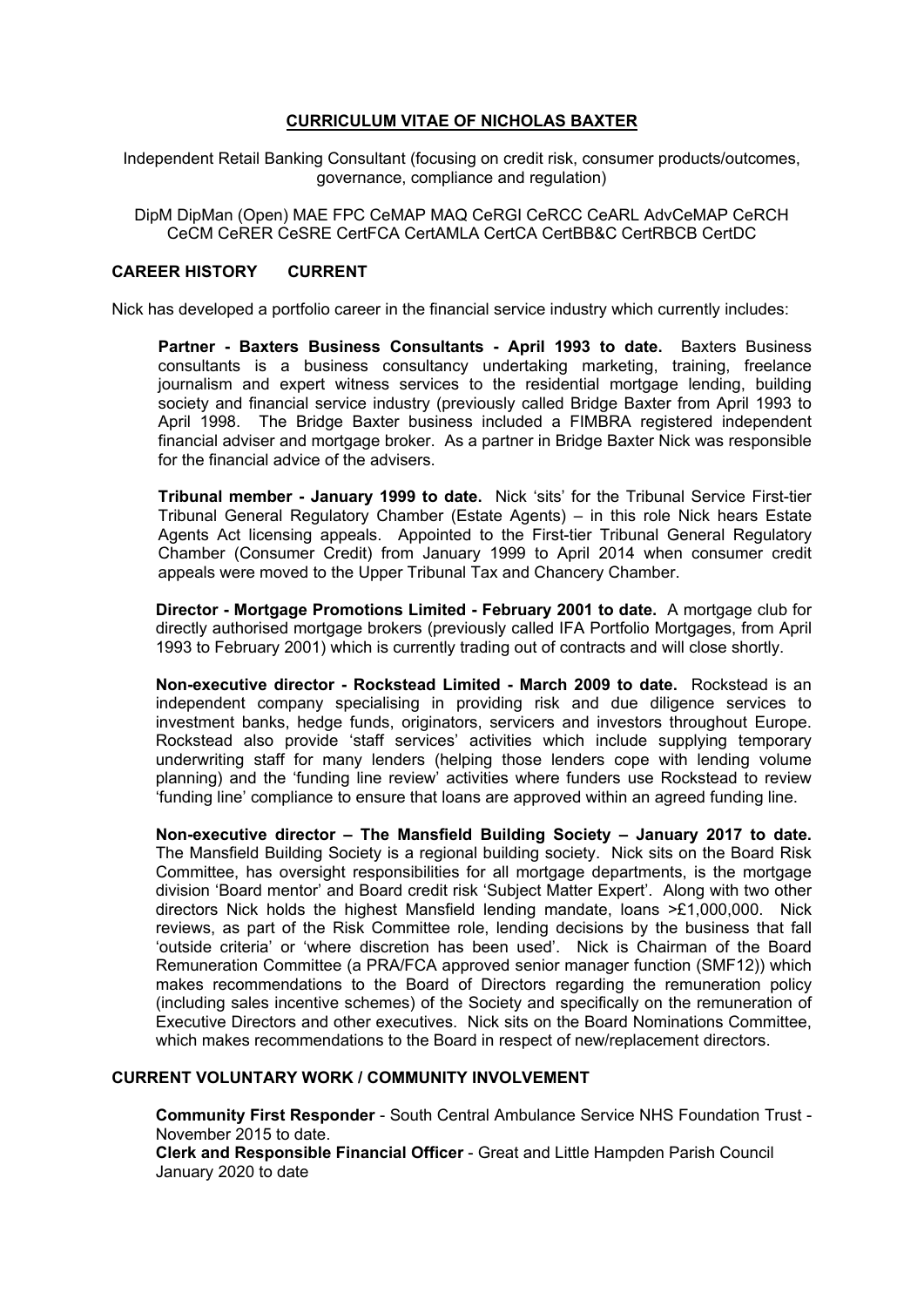## **CAREER HISTORY PAST**

Non executive chairman – Professional Financial Claims Association – February 2013 to September 2017. The PFCA is a trade association of professional financial claims management companies.

#### **CENTRAL LAW TRAINING (April 2002 to January 2014**)

Guest chairman and speaker

#### **MORTGAGE CODE COMPLIANCE BOARD (Aug 2000 to Oct 2004)**

Disciplinary Committee - Expert Panel Member

#### **CHELTENHAM & GLOUCESTER BUILDING SOCIETY (Nov 1979 to Apr 1993).**

 Assistant General Manager, Mortgages. The Central Lending Division of C&G Group. November 1990 to April 1993.

 Branches Controller: Cheltenham and Gloucester Building Society. February 1990 to November 1990.

 Regional Manager. Cheltenham and Gloucester Building Society. July 1987 to February 1990.

 Branch Manager (Oxford): Cheltenham and Gloucester Building Society. May 1987 to July 1987.

 Branch Manager (High Wycombe): Cheltenham and Gloucester Building Society. March 1985 to May 1987.

 Branch Manager (Derby): Cheltenham and Gloucester Building Society. November 1980 to March 1985.

 Assistant Manager In Charge (Cowley): Cheltenham and Gloucester Building Society. November 1979 to November 1980.

#### **COVENTRY BUILDING SOCIETY (Oct '75 to Nov '79).**

 Senior Management Trainee: Coventry Building Society. October 1975 to November 1979.